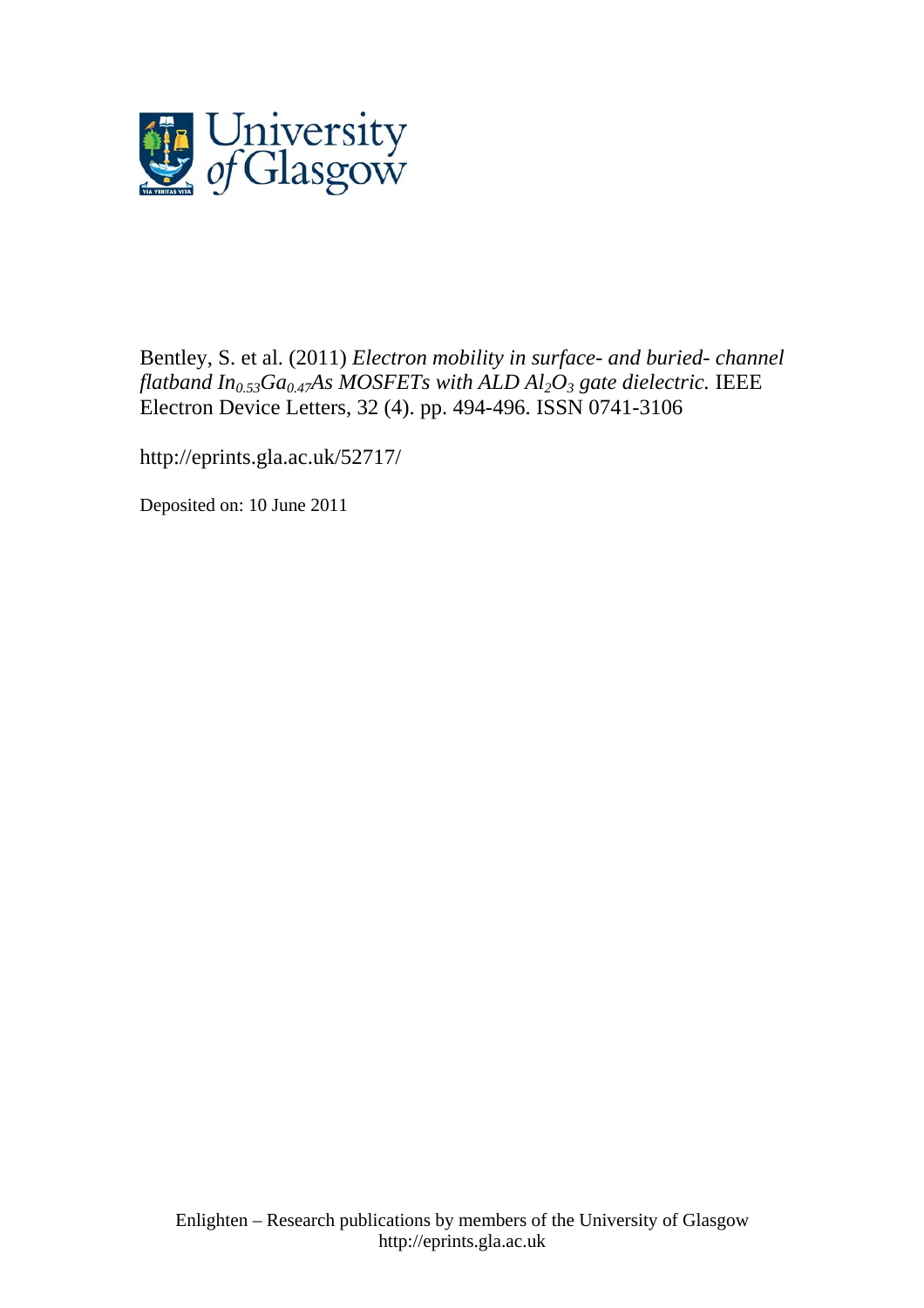# Electron Mobility in Surface and Buried Channel Flatband  $In_{0.53}Ga_{0.47}As$  MOSFETs with  $ALD$   $Al_2O_3$  Gate Dielectric.

Steven J. Bentley, *Member, IEEE,* Martin Holland, Xu Li, Gary W. Paterson, Haiping Zhou, Olesya Ignatova, Douglas Macintyre, Stephen Thoms, Asen Asenov, *Senior Member, IEEE,* Byungha Shin, Jaesoo Ahn, Paul C. McIntyre and Iain G. Thayne

**Abstract—In this paper, we investigate the scaling potential of flatband III-V MOSFETs by comparing the mobility of surface**  and buried  $In_{0.53}Ga_{0.47}As$  channel devices employing an Atomic Layer Deposited (ALD) Al<sub>2</sub>O<sub>3</sub> gate dielectric and a delta-doped **InGaAs/InAlAs/InP heterostructure.**

**Peak electron mobilities of 4300 cm<sup>2</sup> /V·s and 6600 cm2 /V·s at a**  carrier density of  $3 \times 10^{12}$  cm<sup>-2</sup> for the surface and buried channel **structures respectively were determined. In contrast to similarly scaled inversion-channel devices, we find that mobility in surface channel flatband structures does not drop rapidly with electron density, but rather high mobility is maintained up to carrier concentrations around 4x1012 cm-2 before slowly dropping to**  around 2000  $\text{cm}^2/\text{V}\cdot\text{s}$  at  $1x10^{13} \text{ cm}^{-2}$ . We believe these to be world **leading metrics for this material system and an important development in informing the III-V MOSFET device architecture selection process for future low power, highly scaled CMOS.**

#### *Index Terms***— InGaAs, MOSFET, ALD, electron mobility**

### I. INTRODUCTION

HE continual requirements of the CMOS International Technology Roadmap for Semiconductors [1] for increased performance and density have led to the introduction of myriad non-classical performance boosters such as high-κ metal gate stacks and strained channels, and it is expected that continued EOT scaling will require the  $SiO<sub>2</sub>$  interfacial layer to be eliminated [2]. As a consequence, the III-V/high-κ interface has attracted significant interest, initially due to the potential of III-V structures for high electron velocity, evidenced by the high performance achieved in scaled III-V HEMTs [3]. It is now anticipated that III-V MOSFETs may allow higher drive T

Manuscript received December 24, 2010. This work was supported in part by the UK Engineering and Physical Sciences Research Council under Grant EP/F002610/1 and the Semiconductor Research Corporation via the Nonclassical CMOS Research Center.

S. Bentley, M. Holland, X. Li, G. Paterson, H. Zhou, O. Ignatova, D. Macintyre, S. Thoms, A. Asenov and I.G. Thayne are with the Nanoelectronics Research Centre, School of Engineering, University of Glasgow, Glasgow, UK (e-mail: steven.bentley@glasgow.ac.uk).

B. Shin was with the Department of Materials Science and Engineering, Stanford University, Stanford, CA 94305 USA. He is now at IBM T.J. Watson Research Center, Yorktown Heights, NY 10598 USA.

J. Ahn and P.C. McIntyre are with the Department of Materials Science and Engineering, Stanford University, Stanford, CA 94305 USA (e-mail: pcm1@stanford.edu).

current and transconductance than silicon at its low power scaling limit [4], making them an attractive n-channel solution.

Much recent work [5-8] has focused on the development of inversion-mode III-V nMOSFETs. Such devices, though eminently silicon-like, have not demonstrated the superior transport potential of a heterostructure quantum well, enabled by the epitaxial techniques used in III-V fabrication. Conversely, much work has also been undertaken on the development of buried-channel quantum well nMOSFETs, but their scaling potential remains unclear as a consequence of the inclusion of wide-bandgap layers above the channel [4, 6].

In this letter, we present highly-scaled surface and buried channel flatband nMOSFET structures which maintain mobilities up to 4300 and 6600  $\text{cm}^2/\text{V}\cdot\text{s}$  respectively, at electron densities relevant for device operation.

## II. EXPERIMENT

For the buried channel devices, the following layers were grown sequentially by molecular beam epitaxy on 2" semiinsulating (100) InP substrates: a 400 nm  $In<sub>0.52</sub>Al<sub>0.48</sub>As buffer,$ silicon  $\delta$ -doping with a density of  $3 \times 10^{12}$  cm<sup>-2</sup>, a 4 nm  $In<sub>0.52</sub>Al<sub>0.48</sub>As$  spacecraft, a 10 nm lattice-matched  $In<sub>0.53</sub>Ga<sub>0.47</sub>As$ channel, a 2 nm In<sub>0.52</sub>Al<sub>0.48</sub>As barrier and a 2 nm In<sub>0.53</sub>Ga<sub>0.47</sub>As cap. In the case of the surface channel structure, the upper two layers were omitted. Apart from the δ-doping planes, all layers were nominally undoped. The wafers were then capped *in situ*  in the MBE tool using an amorphous arsenic cap to protect the surface from oxidation, loaded into an ALD chamber and the arsenic cap desorbed *in situ* [10]. 60 cycles of  $Al_2O_3$ (approximately 6 nm) were then grown at 270ºC using TMA and  $H_2O$  precursors in a TMA-first ALD process [11]. MOSFETs were fabricated in two lithographic steps using a wrap-around gate, obviating the need for device isolation [12]. First, a platinum/gold gate was defined by electron beam lithography (EBL) and liftoff. Non-self-aligned ohmic contacts were then defined by EBL, selective wet etching of the  $Al_2O_3$  in dilute KOH and electron beam evaporation of Ni/Ge/Au-based ohmic contacts. The contacts were alloyed in a 60s RTA process in a nitrogen atmosphere at 280ºC. MOS capacitors were simultaneously defined adjacent to the MOSFETs. The wafers underwent no additional post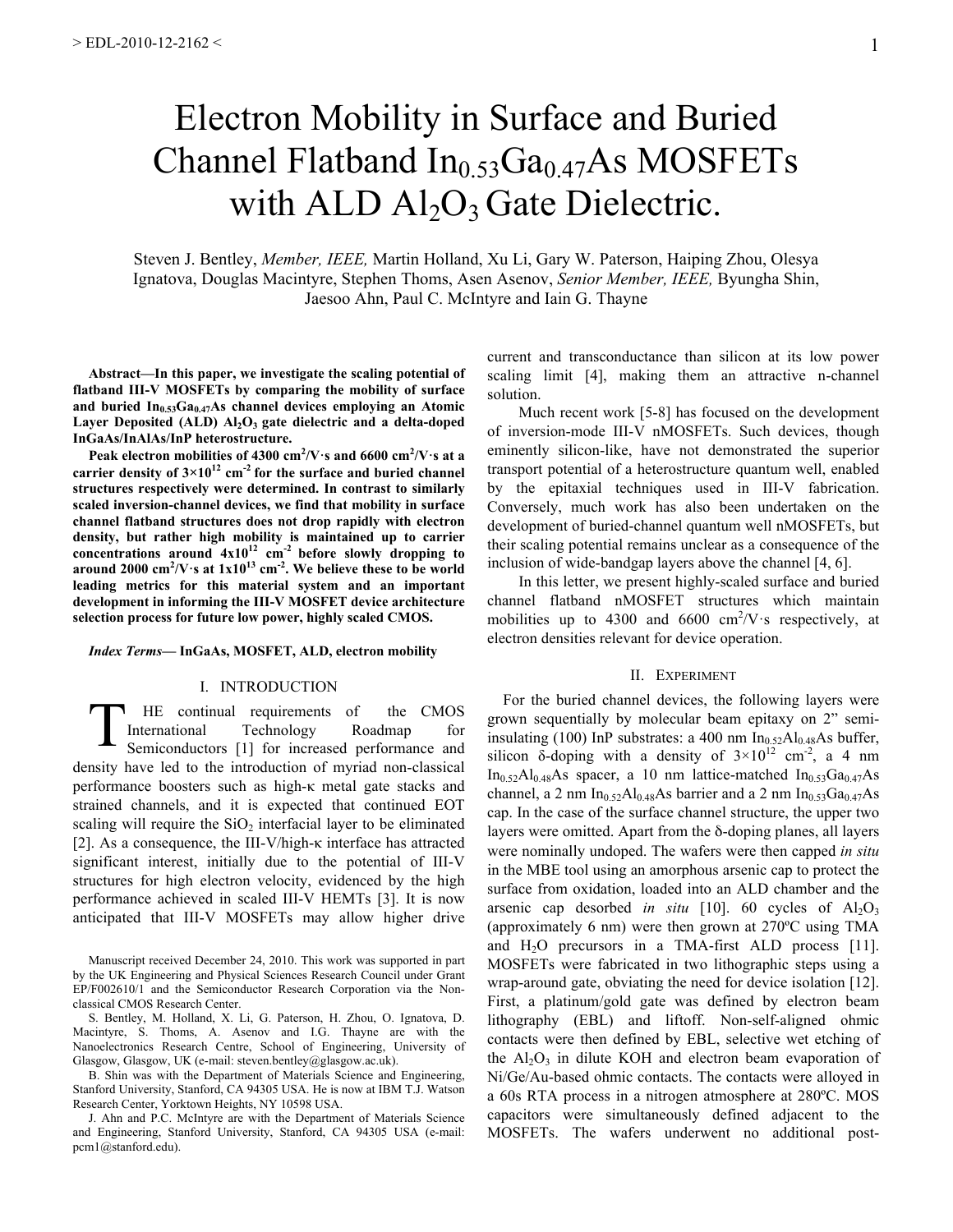deposition forming gas processing, which has been shown to reduce the interface state density  $(D_{it})$  [13].



Fig. 1 a) Log  $I_d$ ,  $g_m(V_{gs})$  measurements of 20  $\mu$ m gate length devices at  $V_d$ =50 mV and 1 V and matched gate overdrive. b) C-V measurements of 100  $\mu$ m diameter dots used for mobility extraction.

#### III. RESULTS AND DISCUSSION

Typical log  $I_d, g_m(V_{gs})$  characteristics of surface and buried channel 20  $\mu$ m gate length devices at V<sub>d</sub> = 50 mV and 1 V are shown in Fig. 1. The surface and buried channel devices feature threshold voltages of -0.13 V and -0.87 V respectively. For comparison, transfer characteristics are shown for matched gate overdrive. At 2 V gate overdrive and  $V_d = 1 V$ ,  $I_d$  was 130  $\mu$ A/ $\mu$ m and 195  $\mu$ A/ $\mu$ m for the surface and buried channel devices respectively. At  $V_d = 50$  mV, the subthreshold swings of the surface and buried channel devices were 195 mV/dec and 430 mV/dec respectively. Calculating CET at threshold, these equate to approximate  $D_{it}$  figures of  $7.3 \times 10^{12}$  cm<sup>-2</sup> and  $1.8 \times 10^{13}$  cm<sup>-2</sup> respectively. We believe this difference may be due to the specific bandgap energies and therefore trap distributions swept by the Fermi level at the oxide/semiconductor interface in the two device structures as the gate voltage is varied. Another notable feature in Fig. 1a is the "double-peak" in the  $g_m(V_g)$  characteristic of the buried channel device, which we believe reflects charge transfer from the channel to the upper semiconductor layers at higher gate bias. Multi-frequency C-V measurements of 100 µm diameter MOS capacitors are also included in Fig. 1. The measured maximum capacitance scales with CET as expected when considering the additional semiconductor layers in the buried structure.

The surface channel devices featured on-resistances of 3030  $\Omega$  um and total access resistance of 1140  $\Omega$  um per side. As a consequence of lower sheet resistance, the buried channel devices had figures of 1160 Ω⋅μm and 540 Ω⋅μm respectively.

Effective mobility was extracted as a function of the channel electron concentration using a combination of I-V and C-V measurements. The wrap-around gate process precludes conventional split-CV characterization, hence the mobility is determined by extracting the gate voltage dependent channel carrier density from  $C-V_g$  capacitor measurements at 1 MHz and low-field  $I_{ds}-V_{gs}$  from an adjacent MOSFET at  $V_d = 50$  mV [12]. The resultant room temperature mobility/carrier concentration data are shown in Fig. 2. Many data, e.g. [5], published for III-V inversion channel mobility include a "correction" for the effect of the interface state density, using simulated capacitance data. It should be noted that we employ no such correction. Also shown for comparison are mobility data from various inversion channel

 $In<sub>0.53</sub>Ga<sub>0.47</sub>As MOSFETs [6-8] and Hall data extracted from$ Van der Pauw structures for both flatband designs.



Fig. 2 Mobility of surface and buried channel flatband devices as compared to various ALD/In<sub>0.53</sub>Ga<sub>0.47</sub>As inversion mode devices (dashed) from [6-8] and a fully-undoped surface channel quantum well [9]. In contrast to other devices, surface channel flatband devices exhibit high mobility over the complete electron density range, similar to buried channel devices.

The surface channel flatband design exhibits peak mobility of around 4300 cm<sup>2</sup>/V s: significantly lower than the peak mobility of  $6600 \text{ cm}^2/\text{V}$  s extracted from the buried channel wafer, which may indicate increased roughness at the ALD oxide/channel interface over that of the epitaxial barrier/channel interface in buried channel devices. Extracted Hall mobilities on both structures are notably higher than those from transistor measurements, which may a result of the different extraction techniques, and particularly the contribution of oxide charge to the capacitance. In both cases, however, the carrier concentration dependence of the mobility is notably different from the characteristics of inversion channel In<sub>0.53</sub>Ga<sub>0.47</sub>As devices, for which the mobility peaks at low electron concentration, then rapidly decreases with increasing density [6-8]. The mobility from our surface channel devices, in contrast, peaks at around  $4300 \text{ cm}^2/\text{V} \cdot \text{s}$ before decreasing with increasing electron density to around 2000 cm<sup>2</sup>/V·s at a density of  $1\times10^{13}$  cm<sup>-2</sup>: behavior very similar to our buried channel devices. The only mobility data for surface channel quantum well devices in literature [9] are also included. Although otherwise similar, these devices do not feature delta doping, and their mobility, whilst higher than in an inversion channel, is relatively low and decays rapidly with increasing electron density in comparison to the data reported in this letter. The superior mobility of our devices may be explained by the use of *both* an undoped channel *and*  quantum confinement in the presence of delta doping on the backside of the channel.

To explain the high mobility, numerical simulations of the electron populations of our surface channel flatband structure and a theoretical inversion mode device were undertaken, and are found in Fig. 3. Both configurations employ a latticematched 10 nm  $In<sub>0.53</sub>Ga<sub>0.47</sub>As channel on an  $In<sub>0.52</sub>Al<sub>0.48</sub>As$$